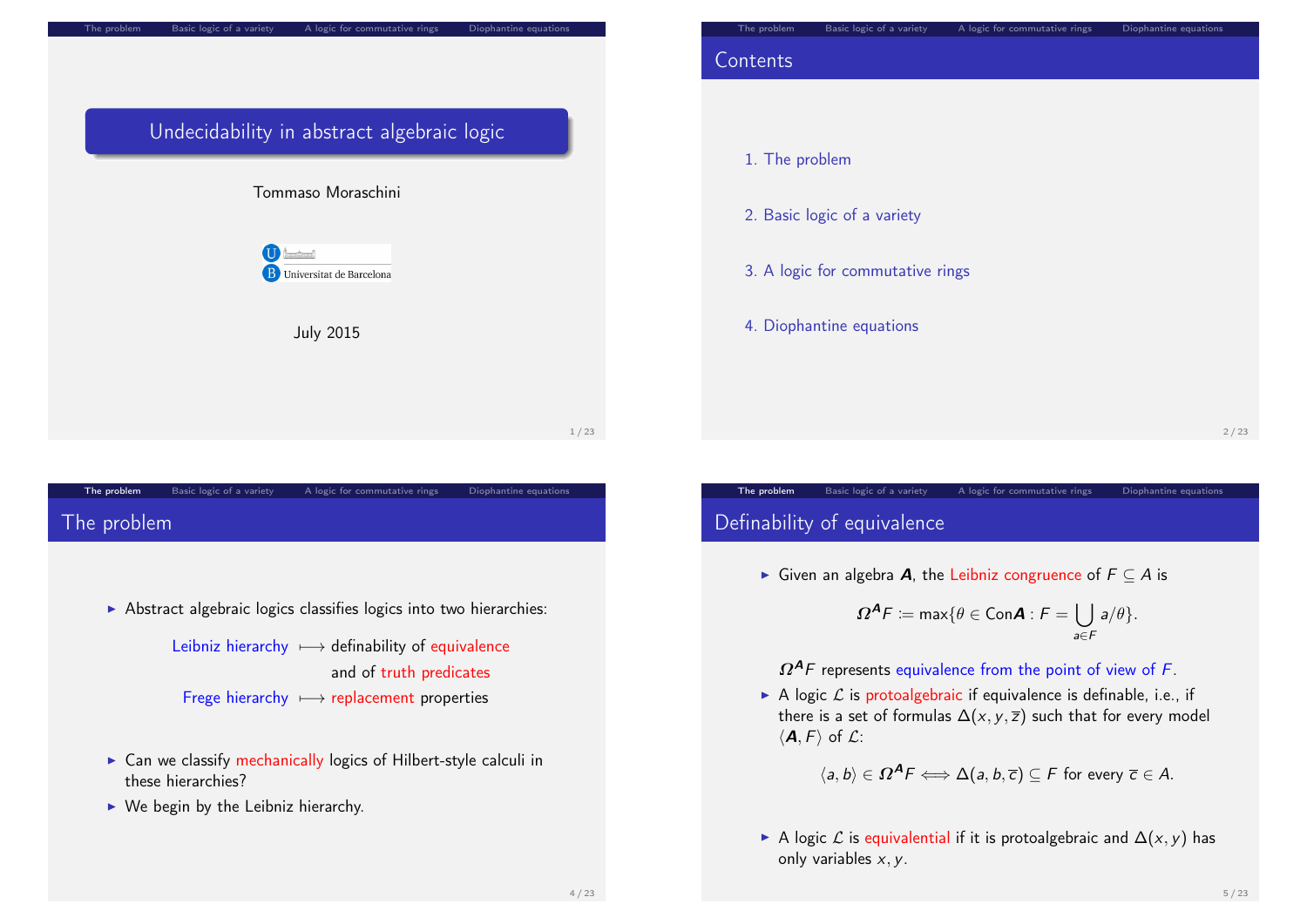### Definability of truth predicates

 $\blacktriangleright$  The reduced models of a logic  $\mathcal L$  are

Mod<sup>\*</sup> $\mathcal{L} = \{ \langle \mathbf{A}, F \rangle : F$  is a filter of  $\mathcal{L}$  and  $\Omega^{\mathbf{A}} F = \mathsf{Id}_{\mathbf{A}} \}.$ 

If  $\langle A, F \rangle$  is a matrix, then F can be thought as a truth predicate.

The problem Basic logic of a variety A logic for commutative rings Diophantine equations

 $\triangleright$  A logic is truth-equational if truth predicates in Mod<sup>\*</sup> $\mathcal{L}$  are definable, i.e., if there is a set of equations  $\tau(x)$  such that for every  $\langle \mathbf{A}, F \rangle \in \mathsf{Mod}^{\mathbf{*}}\mathcal{L}$ :

$$
F = \{a \in A : \mathbf{A} \models \tau(a)\}.
$$

#### 6 / 23

### <span id="page-1-0"></span>[Basi](#page-0-0)c l[ogic of a vari](#page-1-0)et[y](#page-2-0)

#### **Definition**

Let V be a non-trivial variety.  $\mathcal{L}_{V}$  is the logic determined by the following class of matrices:

 $\{ \langle A, F \rangle : A \in V \text{ and } F \subseteq A \}.$ 

The problem **Basic logic of a variety** A logic for commutative rings Diophantine equations

 $\triangleright$  Given  $\Gamma \cup \{\varphi\} \subseteq Fm$ , we will write  $\Gamma \vdash_{\mathsf{V}} \varphi$  as a shortening for  $\Gamma\vdash_{\mathcal{L}_V}\varphi$ .

#### Lemma

- 1. Alg $\mathcal{L}_V = V$ .
- 2.  $\Gamma \vdash_V \varphi$  if and only if there is  $\gamma \in \Gamma$  such that  $V \models \gamma \approx \varphi$ .

The problem Basic logic of a variety A logic for commutative rings Diophantine equations

### The Leibniz hierarchy



7 / 23

# Strategy and problems

▶ We want to reproduce Hilbert's tenth problem into the one of classifying logics of Hilbert calculi in the Leibniz hierarchy.

The problem Basic logic of a variety A logic for commutative rings Diophantine equations

To speak about the variety of commutative rings with unit CR we will use the logic  $\mathcal{L}_{CR}$ . Then we need:

An explicit and finite axiomatization of  $\mathcal{L}_{CR}$ .

Unfortunately, in general:

- $\triangleright$  No clever way to axiomatize  $\mathcal{L}_{\mathsf{V}}$  out of a base for V.
- Even if V is finitely based,  $\mathcal{L}_V$  need not to be finitely axiomatizable.

Let V be a non-trivial variety and  $\Gamma \cup \{\varphi\} \subseteq Fm$ .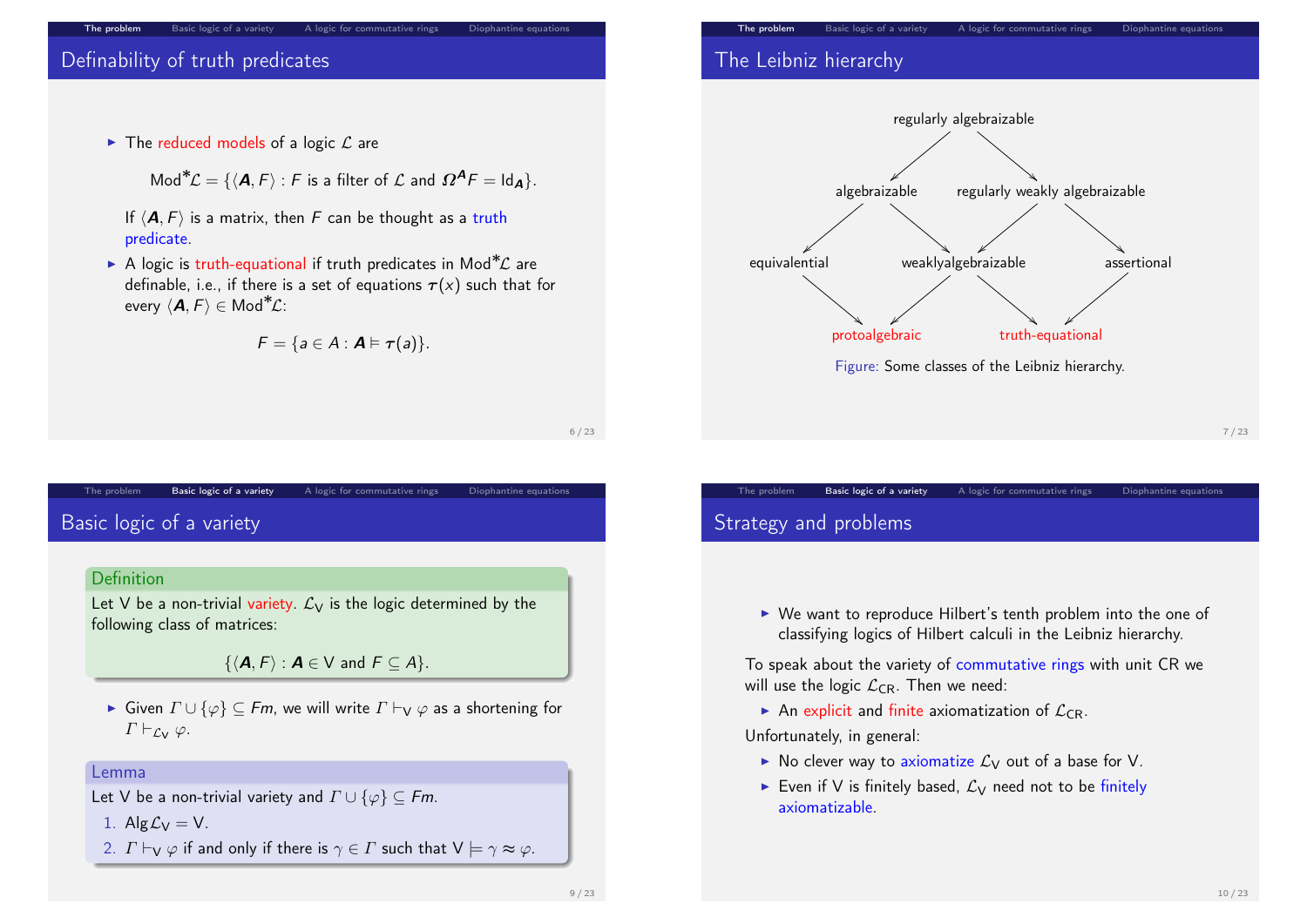#### The problem **Basic logic of a variety** A logic for commutative rings Diophantine equations

### Some examples

- $\blacktriangleright$  The idea of converting equational bases into Hilbert rules does not work.
- Let SL be the variety of semilattices. The rules

 $x \dashv x \land x$   $x \land y \dashv y \land x$   $x \land (y \land z) \dashv (x \land y) \land z$ 

define a logic  $R$  strictly weaker than  $\mathcal{L}_{SL}$ . Why? The matrix

$$
\langle \boldsymbol{Z}_2, \{0\} \rangle \text{ where } \boldsymbol{Z}_2 = \langle \{0,1\}, + \rangle
$$

is a reduced model of R. A complete axiomatization of  $\mathcal{L}_{SL}$  is obtained by adding:

$$
u \wedge x \dashv \vdash u \wedge (x \wedge x) \quad u \wedge (x \wedge y) \dashv \vdash u \wedge (y \wedge x)
$$

$$
u \wedge (x \wedge (y \wedge z)) \dashv \vdash u \wedge ((x \wedge y) \wedge z)
$$

11 / 23

## <span id="page-2-0"></span>The problem **Basic logic of a variety** A logic for commutative rings Diophantine equations [Som](#page-0-0)e [examples](#page-1-0)

Then consider the algebra  $\mathbf{A} = \langle \{0, 1, 2, \ldots, n\}, \cdot \rangle$  with a binary operation such that  $1 \cdot 2 := 2$  and  $2 \cdot 1 := 1$  and

$$
a \cdot b = b \cdot a := \begin{cases} a & \text{if } a \neq n \text{ and } b = 0 \\ 0 & \text{if } a = n \text{ and } b = 0 \\ a & \text{if } b = a - 1 \text{ and } a \ge 3 \\ a - 1 & \text{if } b = a - 2 \text{ and } a \ge 3 \\ 1 & \text{otherwise} \end{cases}
$$

for every  $a, b \in A$  such that  $\{a, b\} \neq \{1, 2\}.$ 

- $\blacktriangleright \langle A, \{0\}\rangle$  is a model of  $\Sigma$  (drawing subformula tree).
- $\blacktriangleright$   $\langle A, \{0\} \rangle$  is not a model of  $\mathcal{L}_{CM}$ .
- $\triangleright$  Why? It is reduced: if a,  $b \in A \setminus \{0\}$  and  $a < b$ , we consider the polynomial

$$
p(x) := (\ldots ((\ldots ((\ldots ((1 \cdot 2) \cdot 3) \cdot \ldots a) \cdots b-1) \cdot x) \cdot \ldots n) \cdot 0.
$$

Then

$$
p(b) = 0 \text{ and } p(a) \neq 0.
$$

# The problem **Basic logic of a variety** A logic for commutative rings Diophantine equations

### Some examples

 $\blacktriangleright$  Finitely based varieties can have a non-finitely axiomatizable logic.

Let CM be the variety of commutative magmas. It has a finite base:  $x \cdot y \approx y \cdot x$ .  $\mathcal{L}_{CM}$  is not finitely axiomatizable:

- Exercise Let  $\Sigma$  be a finite set of deductions holding in  $\mathcal{L}_{CM}$ .
- ► There is a natural  $n > 2$  that bounds the number of occurrences of (possibly equal) variables in terms appearing in the rules of Σ.

The problem Basic logic of a variety A logic for commutative rings Diophantine equations

12 / 23

# A logic for commutative rings

#### Definition

Let  $\mathcal{CR}$  be the logic axiomatized by the rules:

| $w + (u \cdot ((x \cdot y) \cdot z)) \dashv w + (u \cdot (x \cdot (y \cdot z)))$   | (A) |
|------------------------------------------------------------------------------------|-----|
| $w + (u \cdot (x \cdot y)) \dashv \vdash w + (u \cdot (y \cdot x))$                | (B) |
| $w + (u \cdot (x \cdot 1)) \dashv v + (u \cdot x)$                                 | (C) |
| $w + (u \cdot ((x + y) + z)) \dashv w + (u \cdot (x + (y + z)))$                   | (D) |
| $w + (u \cdot (x + y)) + w + (u \cdot (y + x))$                                    | (E) |
| $w + (u \cdot (x+0)) \dashv w + (u \cdot x)$                                       | (F) |
| $w + (u \cdot (x + -x)) + w + (u \cdot 0)$                                         | (G) |
| $w + (u \cdot (x \cdot (y + z))) \dashv v + (u \cdot ((x \cdot y) + (x \cdot z)))$ | (H) |
| $w + (u - (x + y)) + w + (u - (x + -y))$                                           | (1) |
| $w + (u \cdot -(x \cdot y)) \dashv \vdash w + (u \cdot (-x \cdot y))$              | (L) |
| $w + (u \cdot -(x \cdot y)) \dashv \vdash w + (u \cdot (x \cdot - y))$             | (M) |
| $0 + x + x$                                                                        | (N) |
| $x + (1 \cdot y) \dashv x + y$                                                     | (O) |
|                                                                                    |     |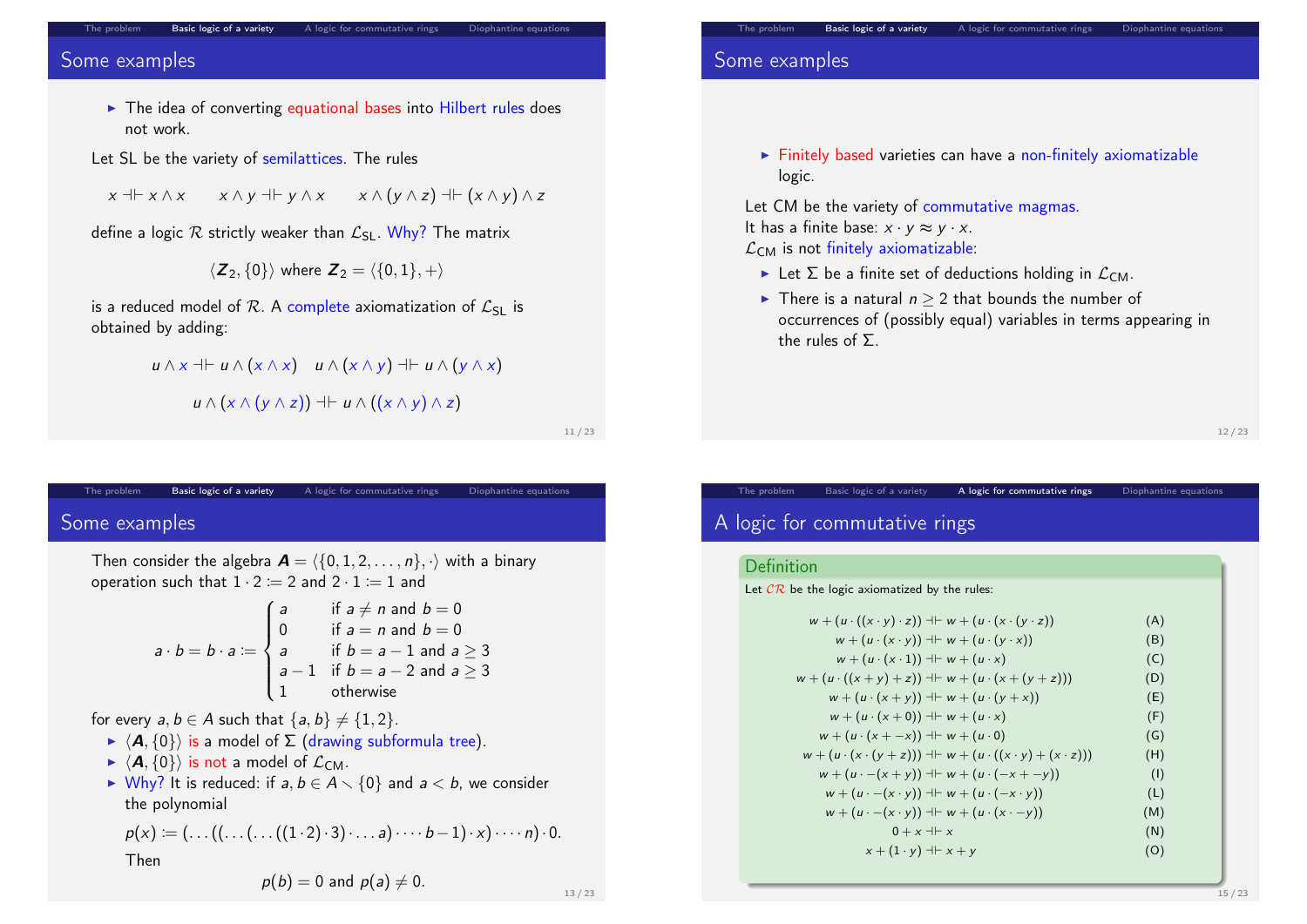### Basic logic of a variety A logic for commutative rings Diophantine equations

### A logic for commutative rings

### **Definition**

| Let $\mathcal{CR}$ be the logic axiomatized by the rules:                                 |     |
|-------------------------------------------------------------------------------------------|-----|
| $w + (u \cdot ((x \cdot y) \cdot z)) + w + (u \cdot (x \cdot (y \cdot z)))$               | (A) |
| $w + (u \cdot (x \cdot y)) \dashv \vdash w + (u \cdot (y \cdot x))$                       | (B) |
| $w + (u \cdot (x \cdot 1)) \dashv \vdash w + (u \cdot x)$                                 | (C) |
| $w + (u \cdot ((x + y) + z)) + w + (u \cdot (x + (y + z)))$                               | (D) |
| $w + (u \cdot (x + y)) + w + (u \cdot (y + x))$                                           | (E) |
| $w + (u \cdot (x+0)) \dashv w + (u \cdot x)$                                              | (F) |
| $w + (u \cdot (x + -x)) + w + (u \cdot 0)$                                                | (G) |
| $w + (u \cdot (x \cdot (y + z))) \dashv \vdash w + (u \cdot ((x \cdot y) + (x \cdot z)))$ | (H) |
| $w + (u - (x + y)) + w + (u - (x + -y))$                                                  | (1) |
| $w + (u \cdot -(x \cdot y)) \dashv \vdash w + (u \cdot (-x \cdot y))$                     | (L) |
| $w + (u \cdot -(x \cdot y)) \dashv \vdash w + (u \cdot (x \cdot - y))$                    | (M) |
| $0 + x + x$                                                                               | (N) |
| $x + (1 \cdot y) \dashv x + y$                                                            | (O) |
|                                                                                           |     |

### <span id="page-3-0"></span>[From](#page-0-0) e[quations to l](#page-1-0)og[ics](#page-2-0)

#### **Definition**

Given a Diophantine equation  $p(z_1, \ldots, z_n) \approx 0$ , we pick two new variables x and y, a new binary symbol  $\leftrightarrow$  and consider the logic  $\mathcal{L}(p \approx 0)$  axiomatized by the rules:

The problem Basic logic of a variety A logic for commutative rings Diophantine equations

| $\emptyset$ $\vdash x \leftrightarrow x$                                                                                              | (R)   |
|---------------------------------------------------------------------------------------------------------------------------------------|-------|
| $x \leftrightarrow y \vdash y \leftrightarrow x$                                                                                      | (S)   |
| $x \leftrightarrow y, y \leftrightarrow z \vdash x \leftrightarrow z$                                                                 | (T)   |
| $x \leftrightarrow y \vdash -x \leftrightarrow -y$                                                                                    | (Re1) |
| $x \leftrightarrow y, z \leftrightarrow u \vdash (x + z) \leftrightarrow (y + u)$                                                     | (Re2) |
| $x \leftrightarrow y, z \leftrightarrow u \vdash (x \cdot z) \leftrightarrow (y \cdot u)$                                             | (Re3) |
| $x \leftrightarrow y, z \leftrightarrow u \vdash (x \leftrightarrow z) \leftrightarrow (y \leftrightarrow u)$                         | (Re4) |
| $p(z_1,\ldots,z_n) \leftrightarrow 0, x, x \leftrightarrow y \vdash y$                                                                | (MP') |
| $p(z_1,,z_n) \leftrightarrow 0, x \dashv x \leftrightarrow (x \leftrightarrow x), p(z_1,,z_n) \leftrightarrow 0$                      | (A3') |
| $p(z_1,,z_n) \leftrightarrow 0, x, y \vdash x \leftrightarrow y$                                                                      | (G')  |
| plus the axioms of the form $\emptyset \vdash \alpha \leftrightarrow \beta$ for every $\alpha \dashv \vdash \beta \in \mathcal{CR}$ . |       |

# The problem Basic logic of a variety A logic for commutative rings Diophantine equations

### **Completeness**

#### Theorem

The rules  $\mathcal{CR}$  axiomatize  $\mathcal{L}_{CR}$ .

### Proof.

The relation  $\pm \epsilon_R$  is a congruence. Then:  $\alpha \approx \beta$  is in the base of  $CR \Longrightarrow \alpha \dashv \vdash_{CR} \beta$ 

 $\Rightarrow$  AlgCR  $\models \alpha \approx \beta$ 

- $\Rightarrow$  AlgCR  $\subseteq$  CR.
- $\triangleright$  Since  $\langle A, F \rangle$  is a model of  $\mathcal{L}_{CR}$  for every  $A \in CR$ , we conclude that  $\mathcal{L}_{CR} < \mathcal{CR}$ .
- **F** Recall that:  $CR \models \alpha \approx \beta \Longleftrightarrow \alpha \dashv \vdash_{CR} \beta$ .
- In This implies  $CR \leq C_{CR}$ .

17 / 23

 $\Box$ 

# Main result

The key result is the following:

#### Lemma

Let  $p(z_1, \ldots, z_n) \approx 0$  be a Diophantine equation. The following conditions are equivalent:

The problem Basic logic of a variety A logic for commutative rings Diophantine equations

- (i)  $\mathcal{L}(p \approx 0)$  is finitely regularly algebraizable.
- (ii)  $\mathcal{L}(p \approx 0)$  is truth-equational.
- (iii)  $\mathcal{L}(p \approx 0)$  is protoalgebraic.
- (iv) The equation  $p(z_1, \ldots, z_n) \approx 0$  has an integer solution.

### Theorem

Let  $K$  a level of the Leibniz hierarchy. The problem of determining whether the logic of a finite Hilbert calculus in a finite language belongs to  $K$  is undecidable.

16 / 23